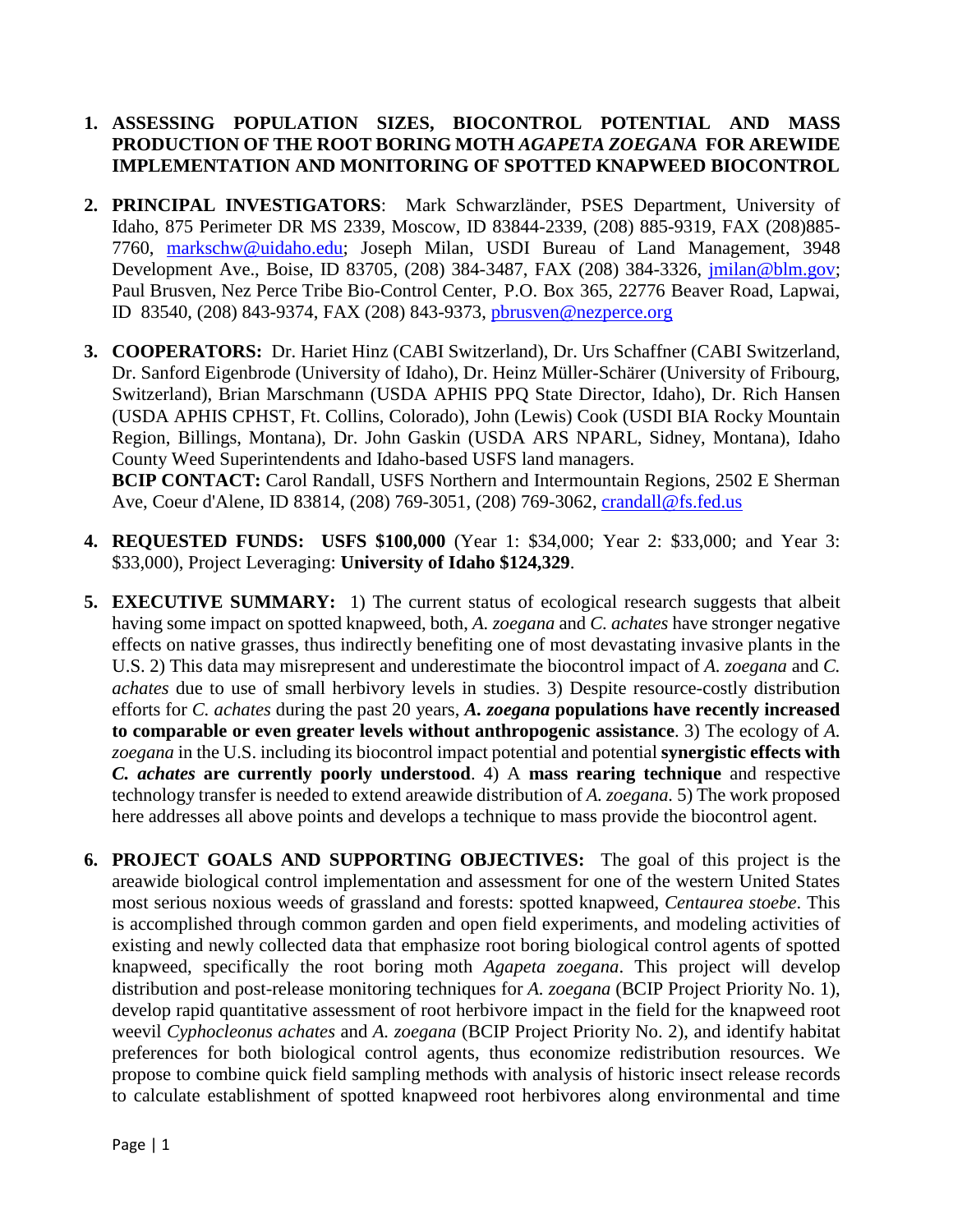gradients. Finally, we propose to assess overall ecosystem effects of spotted knapweed biological control through analysis of existing and newly collected SIMP (Standard Impact Monitoring Protocol) data. Combined, the proposed work will provide urgently needed data on the root boring moth *A. zoegana*, facilitate its areawide implementation through development of mass rearing technologies, and develop two different approaches to assess overall efficacy of spotted knapweed biological control based on field collected data. This project has four objectives:

- **Objective 1:** Assessing the impact of the root boring weevil *Cyphocleonus achates* and the root boring moth *Agapeta zoegana* alone and in combination on spotted knapweed performance and recruitment under varying plant competition and climate and climate regimes. The University of Idaho weed biocontrol laboratory owns a set of 48 microcosms that allow us to manipulate environmental conditions. With this objective we will establish baseline data on the impact of *C. achates* and *A. zoegana* individually and combined on spotted knapweed plant performance and recruitment under varying climatic conditions over a three year period. The experimental impact data will also assist to corroborate or contradict observed patterns in the field (see Objective 2) (This objective will use **12.5% PE** (project effort)).
- **Objective 2:** Assessments of habitat dependent establishment rates, distribution and abundance of *A. zoegana* and *C. achates* on a spatial scale (State of Idaho). We will use the Nez Perce Tribe Bio-Control Center and EDDMapS database records to revisit release sites for both spotted knapweed root feeding biocontrol agents through time and select additional sites along environmental gradients to assess habitat preferences and estimate distribution and abundance of both insects with regard to human assisted distribution efforts. This objective will provide information on the phenotypic plasticity of each biological control agent with regard to habitat and elevation and provide insight on the dispersal capability and efficacy of *C. achates* and *A. zoegana* with regard to historic and present weed infestation sizes. The objective will direct future redistribution efforts for both biocontrol agents. In a sub-objective, we will develop/improve a quick destructive, quantitative monitoring method for the two root boring insects at field sites (**25% PE**).
- **Objective 3:** Analyze biological control impact using existing and newly collected SIMP (Standard Impact Monitoring Protocol) data on a spatial scale (State of Idaho). The Idaho Biocontrol Task Force (hereafter ID BTF), has collected SIMP data for spotted knapweed for seven years. This data is confounded due to co-occurrence of several biocontrol agents and difficulties to reliably assess root herbivore abundance based on adult counts. We will analyze root herbivore abundance at all existing SIMP field sites using the destructive sampling method developed under Objective 2and include data as covariate in existing SIMP data models. This objective will lead to a modification of the current SIMP protocol for spotted knapweed. This objective will altogether result in a ten year data set, which will provide insight into overall biocontrol efficacy including separation of effects by seed-feeding versus root boring insect biocontrol agents, precipitation and elevation effects. This objective will also provide data on vegetation community responses to spotted knapweed biocontrol (**25% PE**).
- **Objective 4:** In this objective we will address two specific practical implementation questions with regard to *A. zoegana*: 1) what intensity of root herbivory needs to be reached (density dependant herbivory) to negatively affect spotted knapweed growth or reproduction or kill plants? And 2) what is the most cost effective way to mass produce large numbers of the moths? Objective 4.1 will make use of a second set of 48 smaller microcosms in which we will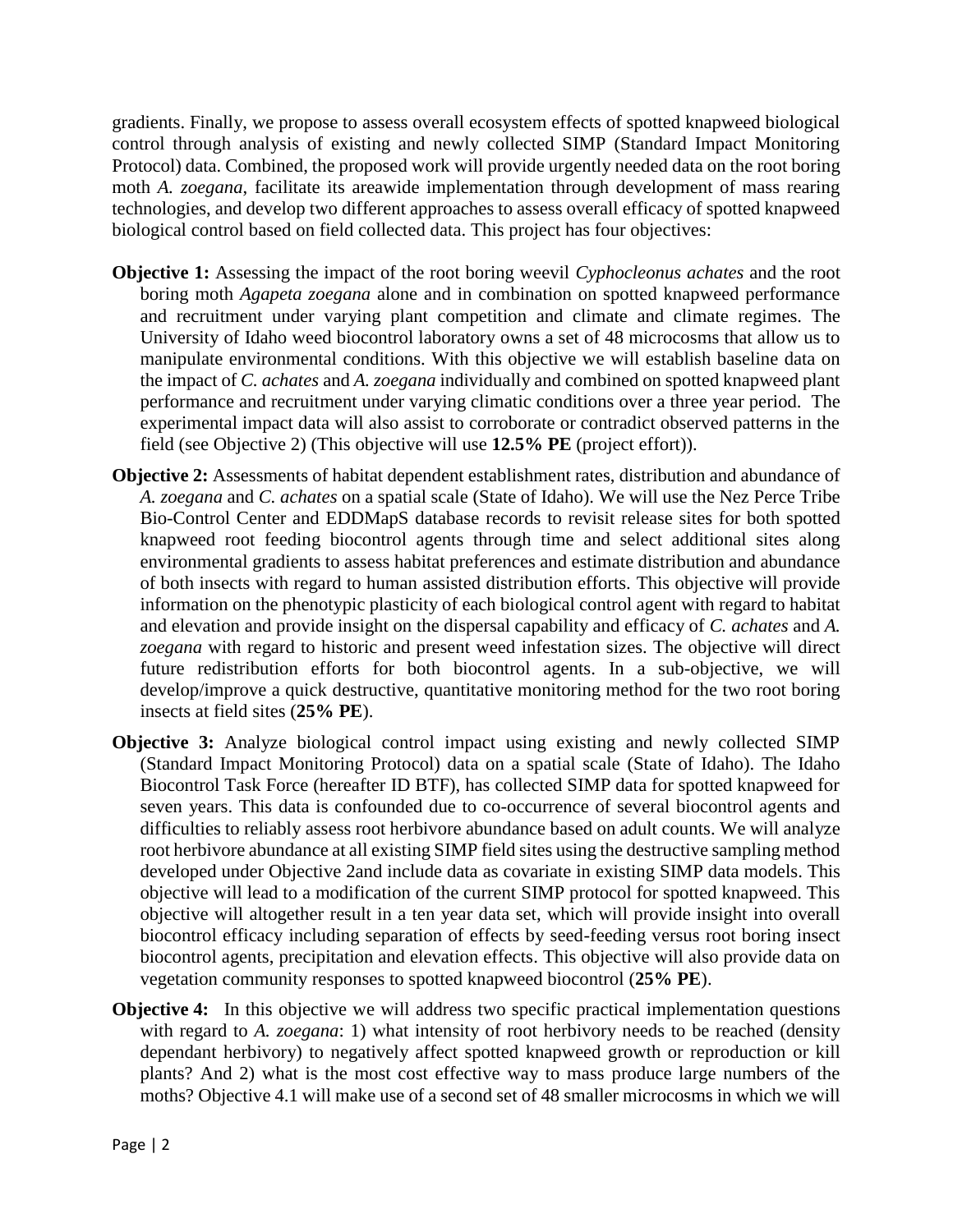study the effect of density dependent *A. zoegana* root herbivory on spotted knapweed and surrounding native grasses (**12.5% PE**). For Objective 4.2 we will develop affordable mass rearing protocols to provide land managers with starter releases (**25% PE**). These two subobjectives will inform land managers at which level (threshold) of root herbivory by *A. zoegana* in the field spotted knapweed will be severely impaired. And it will provide a methodology that can provide insects for redistribution programs. The latter is important because the moth is currently still unavailable and field collections resource intensive and overall cumbersome.

Combined, the four objectives will result in a comprehensive data set, which will provide pertinent distribution, abundance and impact data for the greatly understudied and underutilized root boring moth *A. zoegana.* The project will provide comparable data for the root boring weevil *C. achates,*  which is actively redistributed throughout the western U.S. and reared on artificial diet at significant resource costs. This project will provide important data on the compatibility and potential synergisms of both root feeding biological control agents of spotted knapweed, a topic for which there exist currently no data in North America. Finally, this project will reconcile contradicting data on the ability of the current suite of biological control agents to control spotted knapweed over time and the consequences of this ability for neighboring plant communities. The results of this project will result in methodology development and technology transfer products regarding post-release impact monitoring and redistribution of spotted knapweed root feeding biocontrol agents (see Products and Outcomes below).

**7. PROJECT JUSTIFICATION/URGENCY:** Spotted knapweed *Centaurea stoebe* L. ssp. *micranthos* (Gugler) is an herbaceous Eurasian perennial Asteraceae that has been introduced to North America with contaminated hay shipments from Asia and Europe around the 1890s. It has since become one of the most widespread and most problematic invasive plants in North America. Spotted knapweed currently occurs in 46 U.S. states and 6 Canadian provinces. It is declared as noxious in 14 states including the entire western U.S and 4 Canadian provinces (Winston et al. 2010). Spotted knapweed invasions are often characterized by dense stands that competitively exclude native species completely (Callaway et al. 1999). Despite more than 50 years of chemical control efforts, spotted knapweed spread by the mid 1980s onto more than 2.5 million hectares (Chicoine et al. 1985) and onto more than 4 million hectares in the 1990s (Müller-Schärer and Schroeder 1993). Alongside *Bromus tectorum* L., cheat grass, and *Euphorbia esula* L., leafy spurge, spotted knapweed is considered one of the most economically destructive exotic invaders in the northwestern U.S. and southwestern Canada (Callaway et al. 1999). Spotted knapweed was also recently mentioned as one of the key noxious weeds impairing endangered sage grouse habitat in Nevada (J.J. Goicoechea, pers. comm.).

Since the 1970s a total of 13 arthropod species have been introduced to North America for the classical biological control of spotted knapweed. Some of the biological control agents have become widespread and abundant such as the seed feeding fruit flies *Urophora affinis*  (Frauenfeld), *U. quadrifasciata* (Meigen), the seed feeding weevils *Larinus minutus* Gyllenhal, *L. obtusus* Gyllenhal, and the root feeing weevil *Cyphocleonus achates* (Fåhraeus). The effects of these biocontrol agents have been investigated in numerous studies during the past 15 years with varying and often contradicting outcomes (Knochel and Seastedt 2010). In the early 2000s, spotted knapweed exhibited regional population level declines with greater than 60% plant density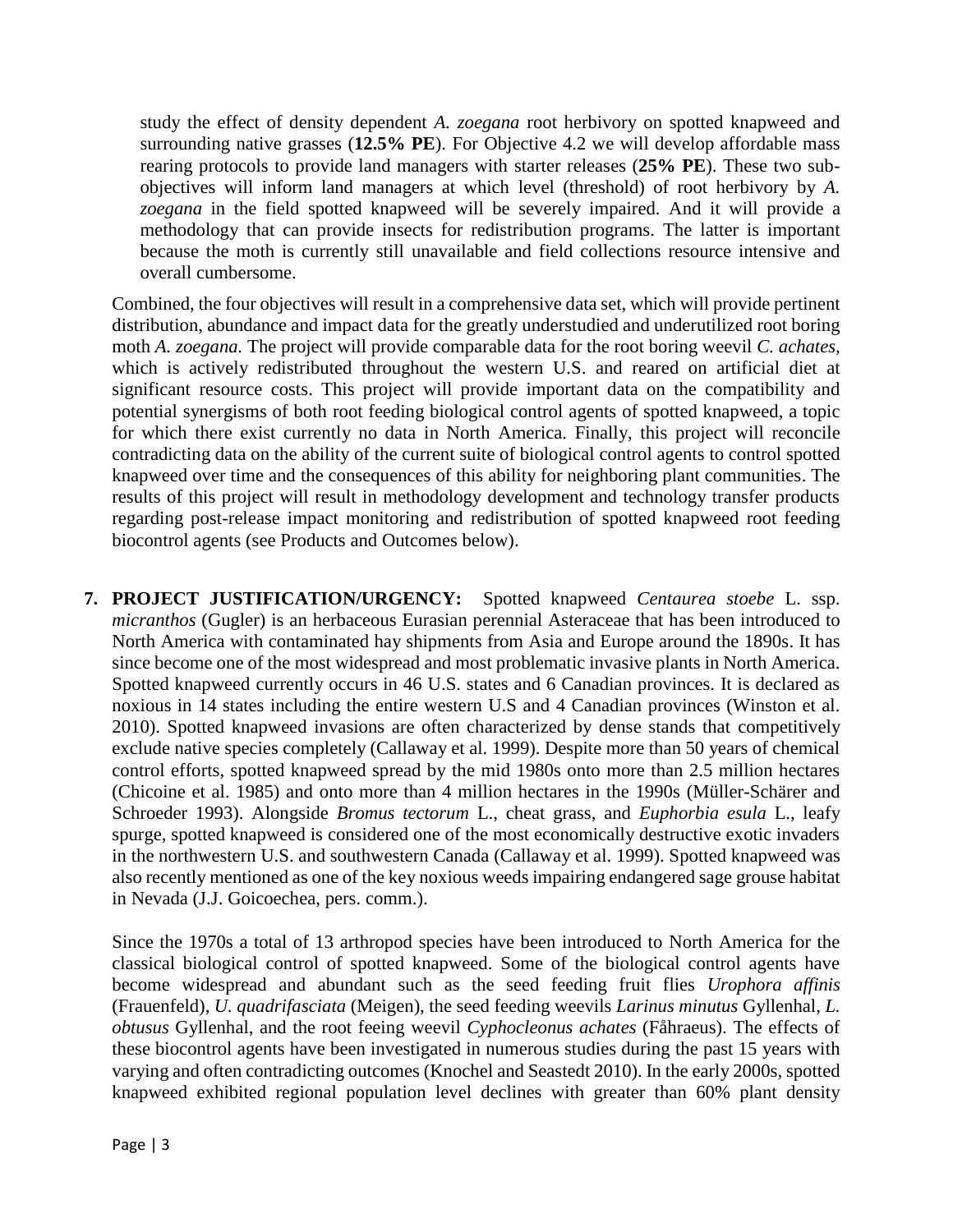reductions in some U.S. states. While some authors credited biological control for these declines (Corn et al. 2006, 2007, Jacobs et al. 2006, Knochel et al. 2010, Story et al. 2006, Story et al. 2008), the majority of studies attributed it exclusively to drought (Pearson and Callaway 2006, Pearson and Fletcher 2008, Ortega and Pearson 2011) or dismissed the influence of biocontrol on the phenomenon outright (Ortega et al. 2012). Studies demonstrated that there is little indication for competitive interactions between seed feeding and root mining biological control insects of spotted knapweed (Stephens and Myers 2014, Van Hezewijk and Bourchier 2012) but showed instead that seed and root herbivores have generally additive impacts on the invasive weed (Knochel et al. 2010, Van Hezewijk and Bourchier 2012). These findings are in concurrence with the cumulative stress hypothesis, which states that plants can no longer tolerate or compensate for herbivory if it exceeds a threshold load, regardless of whether it is caused by individual or a suite of herbivore species (Knochel et al. 2010, Knochel and Seastedt 2010). On the other hand, there are numerous common garden and greenhouse studies that have shown that spotted knapweed tolerates or even over-compensates for root mining herbivory by *C. achates* (Ortega et al. 2012) and by the root mining moth *Agapeta zoegana* (L.) (Newingham et al. 2007, Steinger and Müller-Schärer 1992). More importantly, studies associated both root boring biological control agents with indirect negative effects on native grass species (Callaway et al. 1999, Ortega et al. 2012, Ridenour and Callaway 2003, Thelen et al. 2005). In a recent study, Knochel and Seastedt (2010) attempted to reconcile the contradictive data, proposing that compensation or impairment of spotted knapweed populations depends on the intensity of biological control herbivory and resource availability. Indeed, there is a remarkable lack of data on realized spotted knapweed root herbivory levels in the field (but see Randall 2015 for an exception) and some of the studies associating root herbivores with negative effects on native grasses (e.g. Ridenour and Callaway 2003, Ortega et al. 2012) used questionably low levels of root herbivory.

Recently, data has been reported that the assumed rare root mining moth *A. zoegana* (Winston et al. 2014) has dramatically increased in distribution and abundance in the States of Montana and Idaho and the Province of British Columbia (Randall 2015, Schwarzländer unpubl. data, Joseph Milan, pers. comm., Val Miller, pers. comm.). *Agapeta zoegana* or the 'sulfur knapweed moth' was first reported as established in the U.S. in Montana in 1991 (Story et al. 1991) but the abundance was generally characterized as low and the biocontrol agent since not considered a priority for redistribution (Winston et al. 2014). The moth has not been the target of larger redistribution efforts (Fig. 1), in part due to its limited availability and in part due to its cryptic life history. The scarcity of knowledge on *A. zoegana* in North America is, however, unacceptable especially given the fact that the moth can now be found at field sites throughout Idaho coexisting with - and as abundant as the actively distributed *C. achates* (Randall 2015, Schwarzländer unpubl. data). The very little information on *A. zoegana* in North America can be summarized as follows: The moth first established successfully in the U.S. in Montana in 1991 (Story et al. 1991), has a strong preference for larger and bolting plants (Story et al. 2000, Smith and Story 2002), did not show any additive impact with grass competition during a field study in Montana (Story et al. 2000), and in a greenhouse study conducted in Europe showed no competitive interactions with *C. achates* (Steinger and Müller-Schärer 1992). We could not find any accounts on abundance and distribution in the field, attack patterns, interactions with other root herbivores or impact. In stark contrast to this paucity of information, intensity of attack has been consistently greater for *A. zoegana* during the past 4 years at three field sites in Idaho at which the moth co-occurs with *C. achates.* Attack rates at these sites ranged from  $19 - 25\%$  of spotted knapweed roots sampled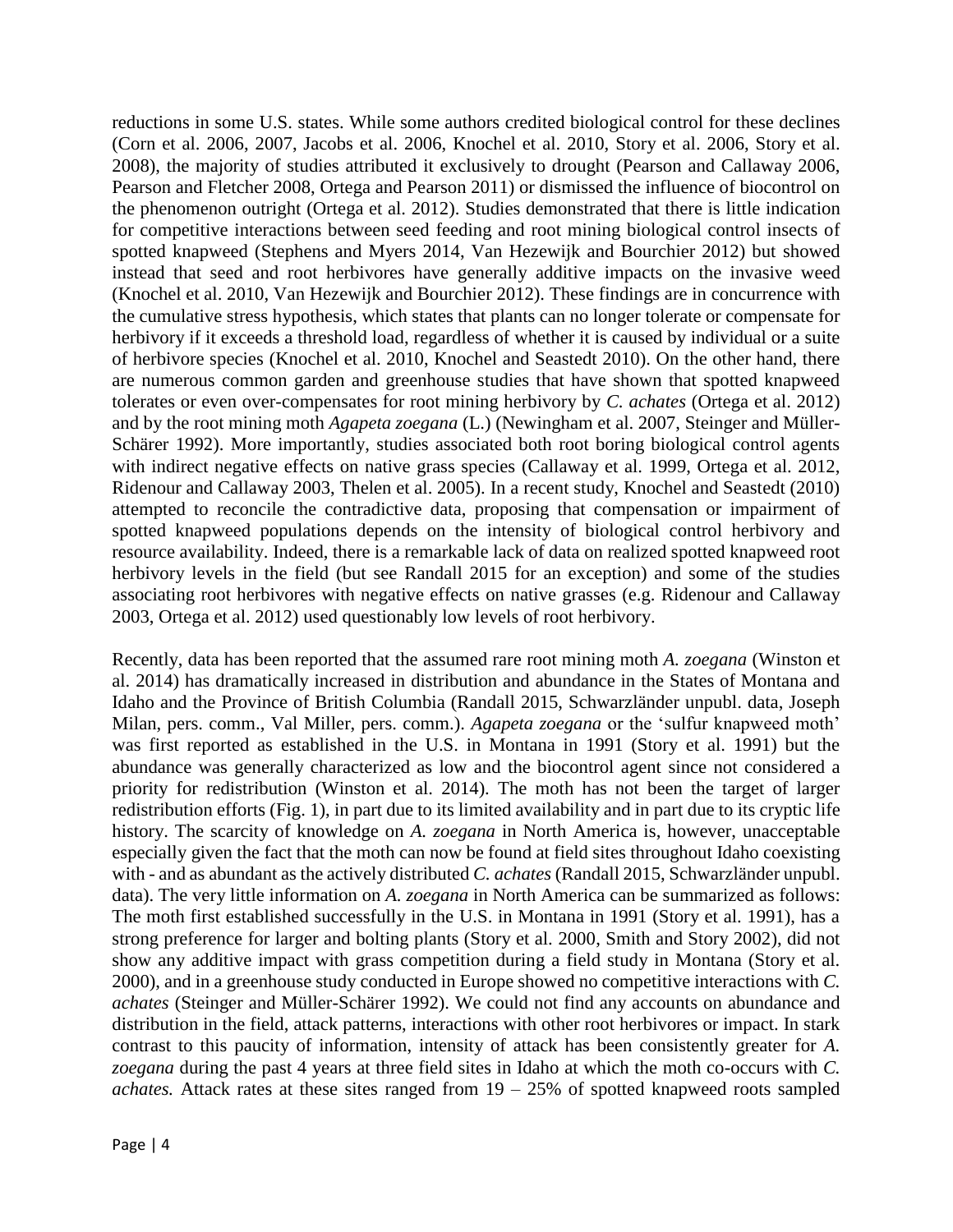(Randall 2015). Similarly, we found 55% of roots attacked during an opportunistic survey of a pasture in Browning, MT, with the majority of attacked roots containing more than one *A. zoegana*  larvae. At that same field site, several thousand *C. achates* were previously purchased and released. For a widespread invasive plant such as spotted knapweed classical biological control may be the only management tool that realistically offers at least the potential for sustainable control (Bernd Blossey pers. comm.). In line with the cumulative stress hypothesis for spotted knapweed (Knochel and Seatstedt 2010), there is an immediate urgency to assess the increased abundance, distribution and attack intensity of *A. zoegana* at a spatial scale*,* its interactions and potential synergisms with *C. achates,* and to derive respective implementation strategies from the results of these investigations.

**Proposed action**: The recently discovered large populations and more widespread distribution of *A. zoegana* may potentially offer different outcomes in spotted knapweed biocontrol programs or accelerations of spotted knapweed weed density declines. Since the biocontrol community was literally unaware of this cryptic distribution expansion and since the field impact of *A. zoegana*  and interactions with other biological control agents are unknown, we can currently not deduce technology transfer guidelines or implementation strategies for this biocontrol agent. In British Columbia, the areawide decline of spotted knapweed has been attributed to increases of the density of root herbivores in general and *A. zoegana* specifically (Val Miller, pers. comm.). The overall goal of the work proposed here is to assess *A. zoegana* population sizes along environmental gradients on a spatial scale (State of Idaho), study their impact on spotted knapweed and potential synergisms with other spotted knapweed biocontrol agents, specifically *C. achates* as these two root herbivores co-occur in spotted knapweed populations and even within the same roots (Randall 2015, Schwarzländer, unpubl. data).



**Fig. 1** Documented *Cyphocleonus achates* releases in the State of Idaho (left) between 1994 and 2014 (n = 2660) and *Agapeta zoegana* releases (right) in Idaho between 1993 and 2014 (n = 45). Data provided by the Nez Perce Bio-Control Center; Accessed 10/15/2015.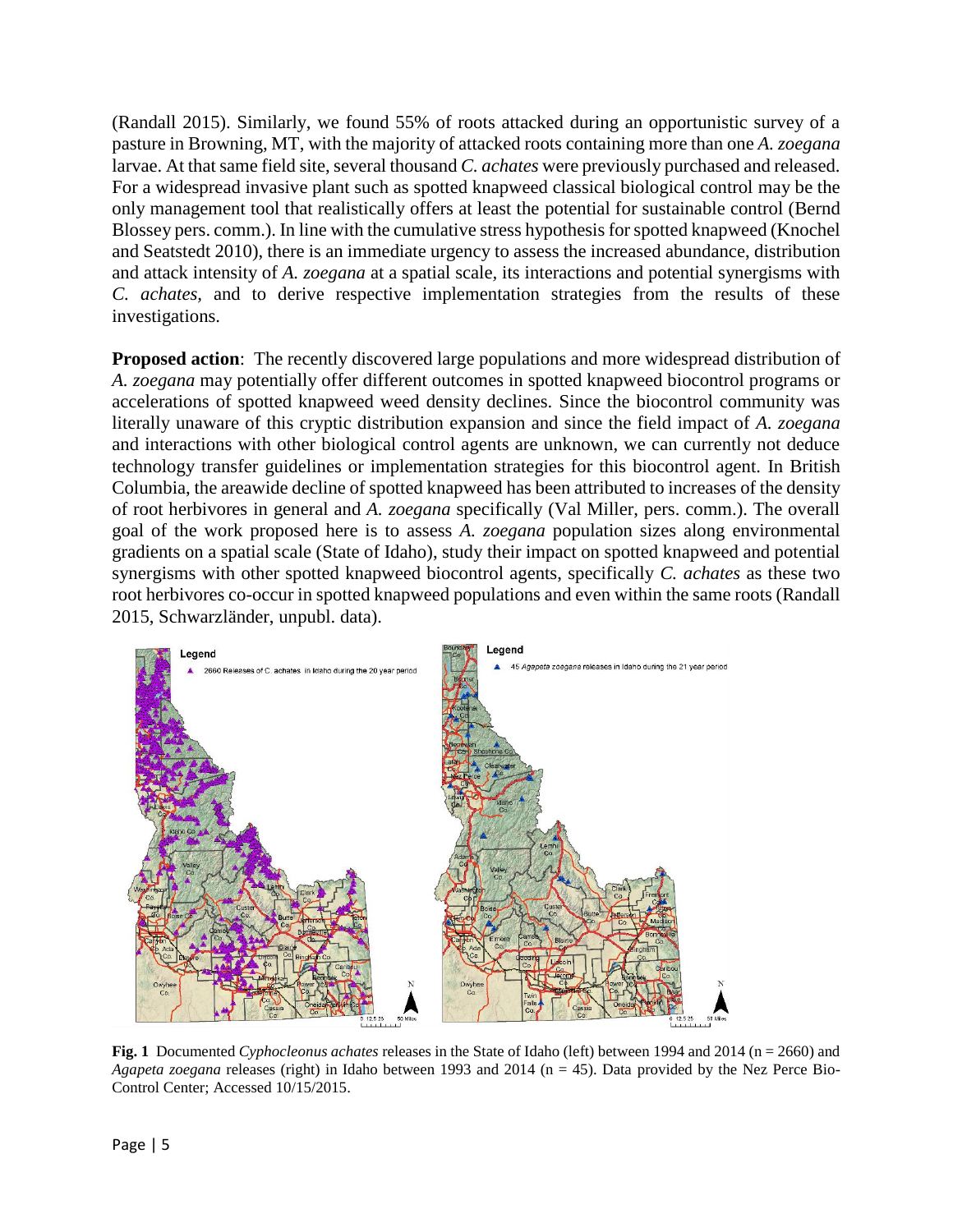**8. APPROACH: Plant and insect materials and common gardens.** We have collected seeds throughout the years from local spotted knapweed populations and maintain collections at our laboratory. We have germinated several 100 seeds from a local Moscow, ID population in Spetember 2015 and these seedlings will be transplanted into microcosms by the end of November 2015. *Cyphocleonus achates* adults and *A. zoegana* adults for the common garden experiments will be kindly provided by the Nez Perce Bio-Control Center. The weed biocontrol lab at the University of Idaho owns two sets of microcosms. These are one block of 48 round 3.25m² microcosms (to be used for Objective 1) with a depth of 1.5m. Soil in microcosms has been undisturbed since 2003 and last experimentation was conducted in 2011. We recently applied herbicide to remove all vegetation in microcosms in preparation to plant spotted knapweed and native grasses. A second block consists of 48 1.3m² microcosms, also 1,5m deep with undisturbed soil since 2003 (to be used for Objective 4.1). We will use Idaho fescue *Festuca idahoensis* Elmer, and bluebunch wheat grass *Pseudoroegneria spicata* (Pursh) A. Löve as native grass competitors since both are dominating and sympatric occurring species in Idaho short grass prairie. Microcosms have advantages over regular field plots which include control over soil nutrient conditions, soil moisture and isolation from neighboring vegetation effects.

**Objective 1: Individual and combined impact of** *A. zoegana* **and** *C. achates* **on spotted knapweed populations under varying environmental conditions.** This will be a factorial design with *A. zoegana, C. achates*, both root herbivores and no root herbivory as one treatment factor. Microcosms will contain field densities of bluebunch wheatgrass, Idaho fescue and spotted knapweed, all of which are currently propagated. For spotted knapweed, we will use plants of two different age/size classes to account for and measure preference of either root herbivore for a given plant size. The competition levels will be low grass competition (half of that found in spotted knapweed invaded natural areas), normal grass competition (equal to that at invaded natural areas) and normal grass competition at changed climate (using heat lamps to mimic an average climate temperature scenario for north central Idaho for 2040 (obtained from the University of Idaho's REACCH PNA program [www.reacchpna.org\)](http://www.reacchpna.org/). The experiment will be conducted over 3  $\frac{1}{2}$  years. Soil will not be disturbed. Major response variables measured will be spotted knapweed mortality, seed head production per stem and unit area and spotted knapweed recruitment. Native grass mortality and plant size parameters will also be measured. Realized spotted knapweed root herbivory (no. larval stages per root) will be assessed through random harvest of select plants on an annual basis. We will use ANOVA and Repeated Measure ANOVA techniques to analyze data. This objective will provide data on effects of root herbivory by *A. zoegana, C. achates* and both insects on spotted knapweed performance and native grasses in a realistic setting. In addition, we will - after consultation with our statistician (Dr. William Price) - potentially add treatments to the experimental setup in given years. For example we may add a drought event in a set of microcosms in a given year (**12.5% PE**).

**Objective 2: Assessments of habitat dependent establishment, distribution and abundance of**  *A. zoegana* **and** *C. achates* **based on historic release data.** For this objective, we will closely work with USFS and BLM field personnel and Weed Superintendents throughout Idaho counties. We will draw on release information for both root herbivores retrieved from the Nez Perce Bio-Control Center database and existing spotted knapweed SIMP monitoring sites throughout the state. We will categorize release sites using environmental filters such as original infestation size, elevation, soil type, habitat, release date, release size (no. of insects) and visit a set number of sites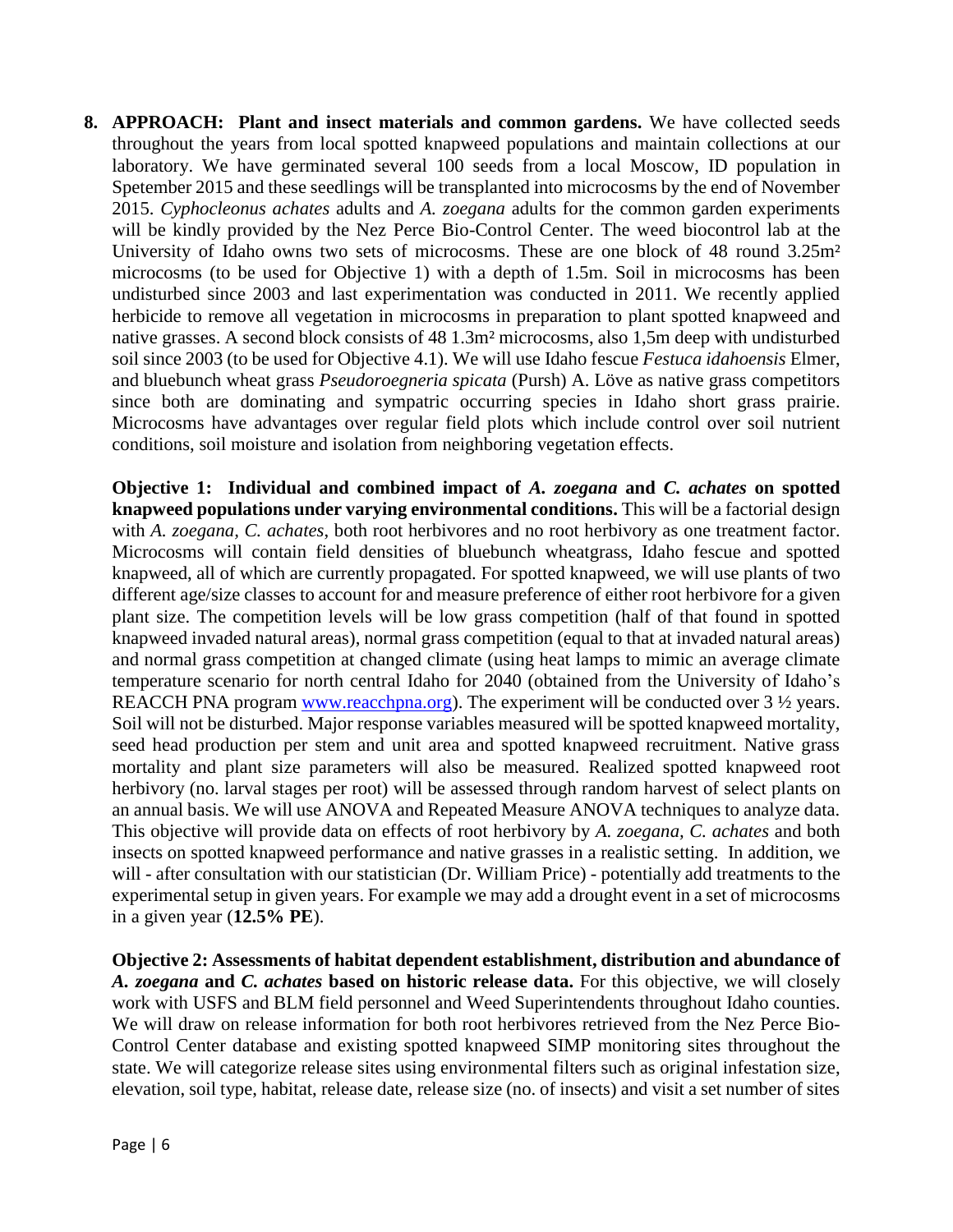each year for destructive spotted knapweed plant sampling based on the SIMP monitoring protocol [\(http://www.agri.state.id.us/Categories/PlantsInsects/NoxiousWeeds/Bio\\_Control.php.](http://www.agri.state.id.us/Categories/PlantsInsects/NoxiousWeeds/Bio_Control.php) In brief, all plants in ten 0.125m² frames along a 20m transect will be collected to assess current biological control root herbivore abundance rates. Plants will be transported back to the University of Idaho via bonded carrier or processed in the field. Above- and below ground size and fresh weight will be measured, seed head no. counted and roots will be dissected for insect instars. All sites will be visited during elevation-adjusted times when larvae/pupae of both root herbivores can be found in spotted knapweed roots. We will use this data to correlate biocontrol establishment rates with habitat characteristics and release date. In the case of *A. zoegana* this will be admittedly be difficult given the relative small number of releases made during the past 20 years. We do, however, expect to find *A. zoegana* established at many sites at which it has never been released. In total we aim to visit 120 field sites (40 per year) for this objective or more depending on assistance from local land managers (**25% PE**).

**Objective 3: Analysis of existing and newly collected SIMP (Standard Impact Monitoring Protocol) data on a spatial scale (State of Idaho).** The Idaho Biocontrol Task Force (chaired by Joseph Milan) has collected SIMP monitoring data for spotted knapweed over the past seven years, on average for 30 field sites throughout the state. We have unique expertise modelling SIMP data for the effects of biocontrol herbivory and contrasting it from other environmental factors such as precipitation or temperature (Price 2014, Weed and Schwarzländer 2014) and will work closely for this objective with Dr. Aaron Weed (now USDI NPS) and our statistician Dr. William Price. While the SIMP data on spotted knapweed is more comprehensive than that analyzed for Dalmatian toadflax (Weed and Schwarzländer 2014) and Canada thistle (Price 2014, Weed Price and Schwarzländer, in preparation), it is also more challenging for two reasons: 1) seed feeding herbivory effects and those of root feeding herbivores are confounded at many SIMP sites and 2) herbivory data for root herbivores is missing or in instances potentially underrepresenting the realized root herbivory levels. In addition, potential effects of *A. zoegana* are completely missing in the existing SIMP data set. This is because presence and numbers of the moth were not assessed as part of the protocol since it was assumed that the moth is rare and not present at SIMP monitoring sites. Under this objective we will visit all current SIMP sites during 2 years and collect destructive transect plant samples (see Objective 2) in the vicinity of the permanent SIMP monitoring transects to assess the realized root herbivory at all sites. We will use this data as covariates in the SOIMP effect modelling efforts.

We will also modify the SIMP monitoring protocol to include *A. zoegana* and to collect data that provide more reliable data for root herbivore abundnace*.* This will be accomplished through different adult monitoring approaches and subsequent regression and correlation analysis of those adult counting assessments and realized root herbivory intensity using field sites as replicates.

Combined, the existing and newly gathered information will result in a ten year monitoring data set, which to our knowledge is one of largest biocontrol monitoring data sets collected. It will provide insight into overall biocontrol efficacy including separation of effects of seed feeding versus root boring insect biocontrol agents. It will also provide pertinent data on the effects of precipitation (drought) on spotted knapweed performance and surrounding vegetation communities and the interactions of biocontrol and precipitation (**25% PE**).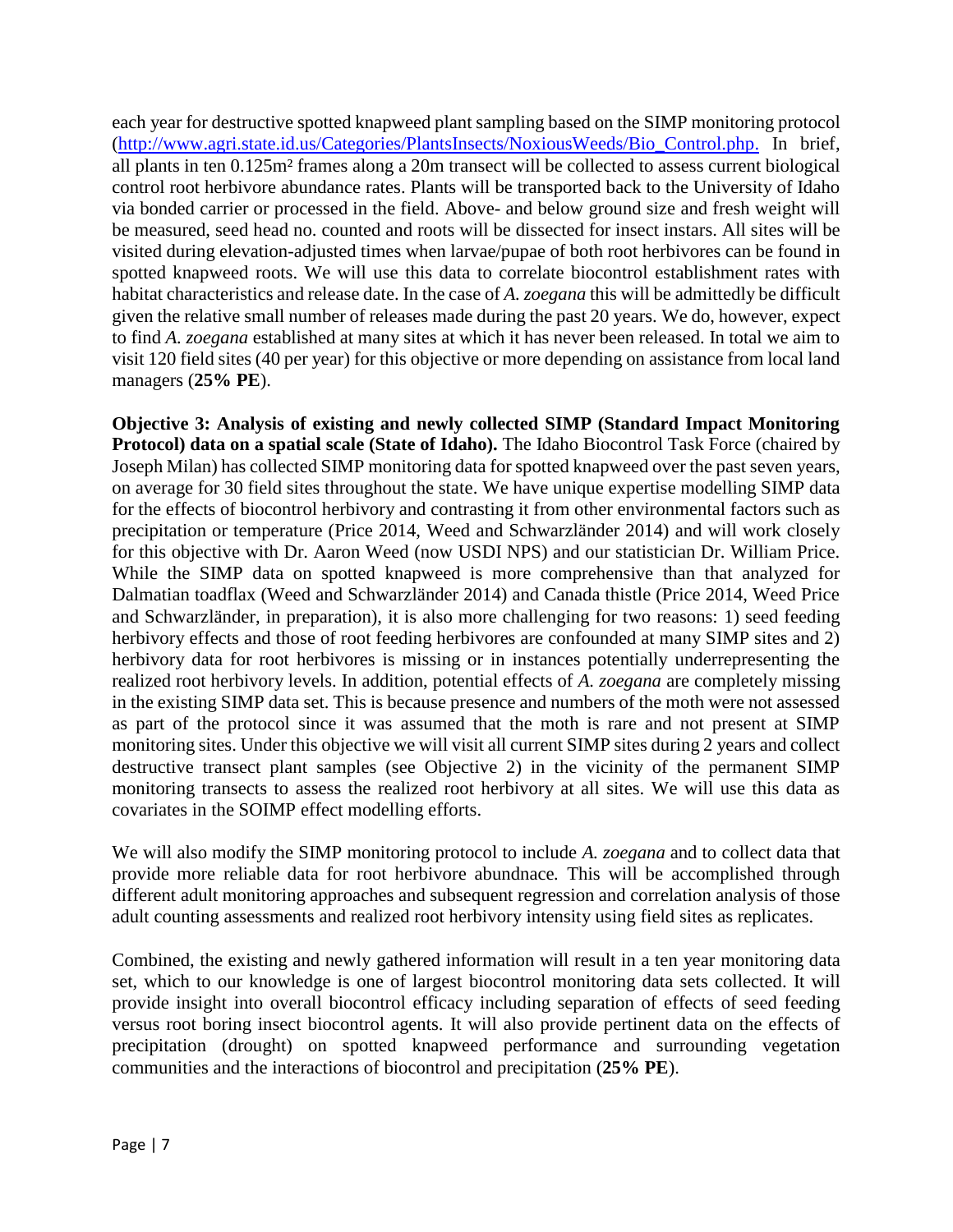**Objective 4:** *Agapeta zoegana* **larval herbivory damage threshold and propagation techniques.** This objective has two applied sub objectives: In Objective 4.1 we will assess the threshold or density at which *A. zoegana* larval feeding will severely damage spotted knapweed reproduction and survival. We will use a second set of 48 1.3m² microcosms to set up a full factorial design with two factors, *A. zoegana* herbivory at 4 logarithmic levels and changing climate (using heat lamps) at 3 cumulative day degree levels. As in Objective 1, microcosms will be populated with spotted knapweed plants and native grass competition comparable to densities found in the field. Response variables will include spotted knapweed survival, reproductive output per stem and per unit area and recruitment. We will also measure native grass performance and realized root herbivory. Data will be analyzed with ANOVA and Repeated Measure ANOVA techniques. This experiment will be conducted over a 3 ½ year period. This experiment will provide essential data on the biocontrol potential of the root boring moth and help prioritize spotted knapweed biocontrol implementation, redistribution and resource allocation efforts (**12.5% PE**).

Under Objective 4.2 we will develop effective mass propagation techniques for *A. zoegana.* The University of Idaho has experience in the propagation of other difficult to rear root moths such as *Bradyrrhoa gilveolella* (Treitschke)*,* which we reared at more than a thousand individuals a year. We do not assume that *A. zoegana* will be as difficult to propagate for a number of reasons but we will spend considerable amounts of time developing an affordable resource effective propagation method. We intend to take two different approaches to propagate *A. zoegana*, one using larger 5 gallon pots and another using larger tubs typically used for livestock watering stations. In either case, containers will be filled with standardized potting soil and we will regularly fertilize spotted knapweed plants grown in containers, since it is known that fertilization will increase insect production and plant tolerance to herbivory. Both types of containers will be covered with gauze prior to the emergence period of insects. We will throughout the course of method development keep a ledger on materials and labor to provide cost-per-insect information for each method. In addition, this objective will provide data on the life history of the moth. Indications are that the moth is univoltine in North America while it completes  $2 - 3$  generations in Europe (Corn et al. 2009). As we did for the propagation of *Bradyrrhoa gilveolella,* we will closely work with - and transfer all propagation technologies to the Nez Perce Tribe Bio-Control Center to maximize implementation (**25% PE**).

**9. EXPECTED PRODUCTS AND OUTCOMES:** The data generated in this project will be published in **4 refereed journal articles** on 1) the combined effect of the two root herbivores, 2) the density dependent root herbivory under changing climates, 3) modelling the 10 years of SIMP data and 4) the habitat specific establishment and abundance of the root herbivores based on past releases. This project will provide a thorough assessment of the potential of the recently increase populations of *A. zoegana* to contribute to the successful biologically based management of spotted knapweed. In addition, we will develop a **cost-effective mass propagation method** for *A. zoegana* to aid redistribution and implementation efforts. We will use all data to update the USFS **FHTET 'Biology and Biocontrol of Knapweeds'** manual at the end of this project.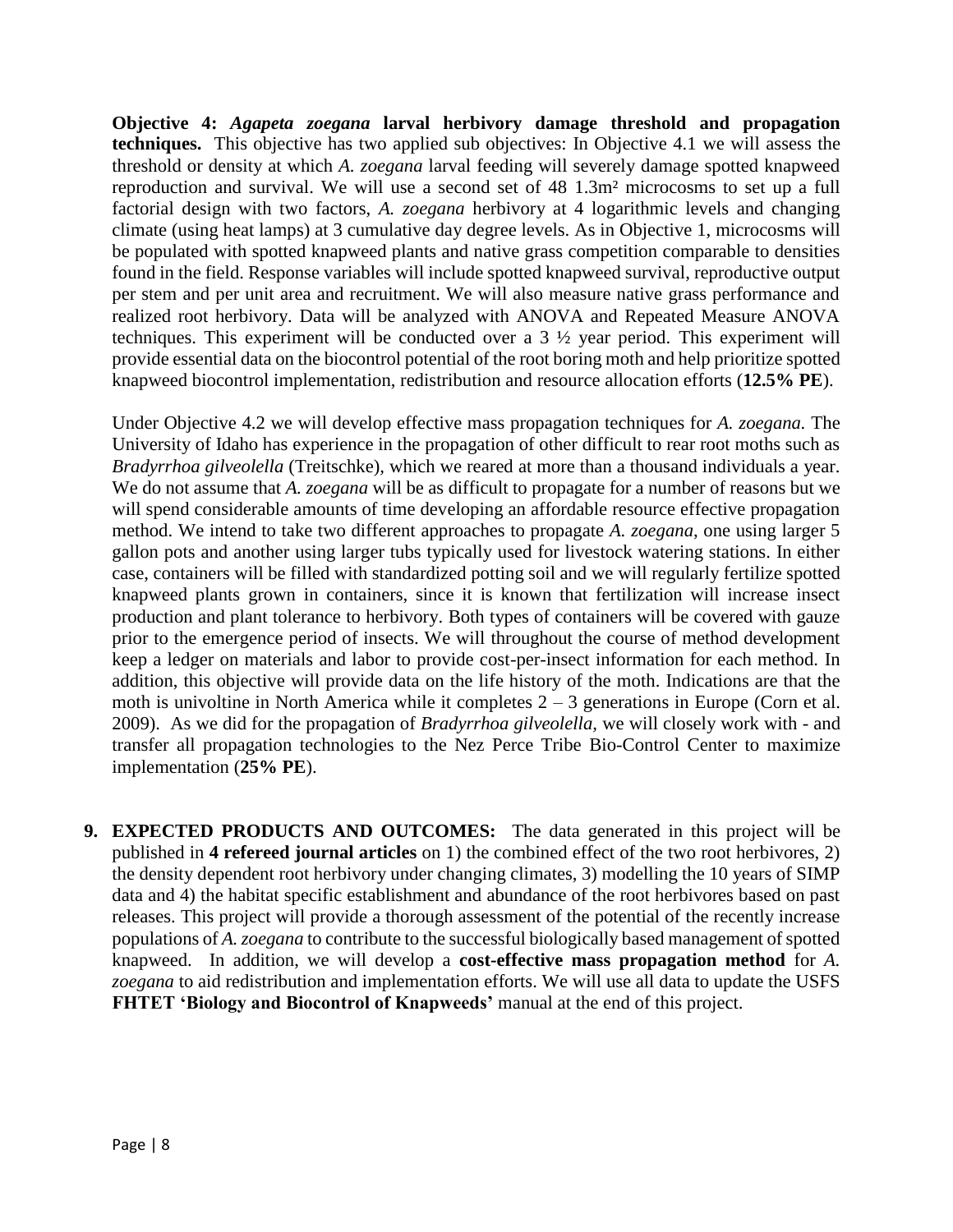# **APPENDIX I – Workflow/load and timeline**

**Workflow/load:** To accomplish the objectives proposed, the University of Idaho will seek a Ph.D. graduate student who will be mainly responsible for all work. We will, however dedicate 0.4 FTE of Research Support Scientist effort and 0.25 FTE of Principal Investigator effort to this project. In addition, the graduate student will be assisted by 4 Environmental Science Seniors who will work on sub-objectives as part of their senior research projects. Finally, the graduate student will be supported during the summer months of each study year by a full time student worker. Combined, the manpower will be sufficient to complete the objective set forth above.

| 2016                                      |     |            |            |                                                   |                                             |            |            |                 |                 |            |            |
|-------------------------------------------|-----|------------|------------|---------------------------------------------------|---------------------------------------------|------------|------------|-----------------|-----------------|------------|------------|
| <b>JAN</b>                                | FEB | MAR APR    |            | <b>MAY</b>                                        | <b>JUN</b>                                  | JUL        | <b>AUG</b> | <b>SEP</b>      |                 | OCT NOV    | <b>DEC</b> |
| <b>Objective 1 - Microcosm experiment</b> |     |            |            |                                                   |                                             |            |            |                 |                 |            |            |
|                                           |     |            |            | <b>Objective 2 – Release site sampling</b><br>BM1 |                                             |            |            |                 |                 |            |            |
|                                           |     |            |            |                                                   | <b>Objective 3 – SIMP</b><br>BM2            |            |            |                 |                 |            |            |
|                                           |     |            |            | <b>Objective 4.1 - Microcosm experiment</b>       |                                             |            |            |                 |                 |            |            |
|                                           |     |            |            | <b>Objective 4.2 – Rearing</b>                    |                                             |            |            |                 |                 |            |            |
| 2017                                      |     |            |            |                                                   |                                             |            |            |                 |                 |            |            |
| <b>JAN</b>                                | FEB | MAR        | <b>APR</b> | <b>MAY</b>                                        | <b>JUN</b>                                  | <b>JUL</b> | <b>AUG</b> | <b>SEP</b>      | <b>OCT</b>      | <b>NOV</b> | <b>DEC</b> |
| <b>Objective 1 - Microcosm experiment</b> |     |            |            |                                                   |                                             |            |            |                 |                 |            |            |
|                                           |     |            |            | <b>Objective 2 – Release site sampling</b>        |                                             |            |            |                 |                 |            |            |
|                                           |     |            |            |                                                   | <b>Objective 3 – SIMP</b>                   |            |            |                 |                 |            |            |
|                                           |     |            |            |                                                   | <b>Objective 4.1 - Microcosm experiment</b> |            |            |                 |                 |            |            |
|                                           |     |            |            |                                                   | <b>Objective 4.2 - Rearing</b>              |            |            |                 |                 |            |            |
| 2018                                      |     |            |            |                                                   |                                             |            |            |                 |                 |            |            |
| <b>JAN</b>                                | FEB | <b>MAR</b> | <b>APR</b> | <b>MAY</b>                                        | <b>JUN</b>                                  | JUL        | <b>AUG</b> | <b>SEP</b>      | <b>OCT</b>      | <b>NOV</b> | <b>DEC</b> |
| <b>Objective 1 - Microcosm experiment</b> |     |            |            |                                                   |                                             |            |            |                 | BM <sub>3</sub> |            |            |
|                                           |     |            |            | BM4<br><b>Objective 2 – Release site sampling</b> |                                             |            |            |                 |                 |            |            |
|                                           |     |            |            |                                                   | <b>Objective 3 – SIMP</b>                   |            |            | BM <sub>5</sub> |                 |            |            |
|                                           |     |            |            | <b>Objective 4.1 - Microcosm experiment</b>       |                                             |            | <b>BM6</b> |                 |                 |            |            |
|                                           |     |            |            | <b>Objective 4.2 – Rearing</b>                    |                                             |            | BM7, 8, 9  |                 |                 |            |            |

**Timeline:**

Anticipated project period is **03/01/2016-12/31/2018**. Benchmarks (BM) as follows: **BM1**, Review/fine tuning of methodological approach following analysis of first field season data; **BM2,**  Review/fine tuning of methodological approach following analysis of first field season data; **BM3**, Submission of article on combined root herbivory and changing climate; **BM4**, Submission of article on establishment and abundance of root herbivores based on historic releases; **BM5,**  Submission of article modeling SIMP data (effect of herbivory and other environmental factors on spotted knapweed and surrounding vegetation); **BM6,** Submission of article on *A.* zoegana threshold intensity attack; **BM7**; Submission of article on cost effective mass rearing; **BM8,**  Revision of knapweed biocontrol manual; **BM9,** Final project report to USFS FHTET.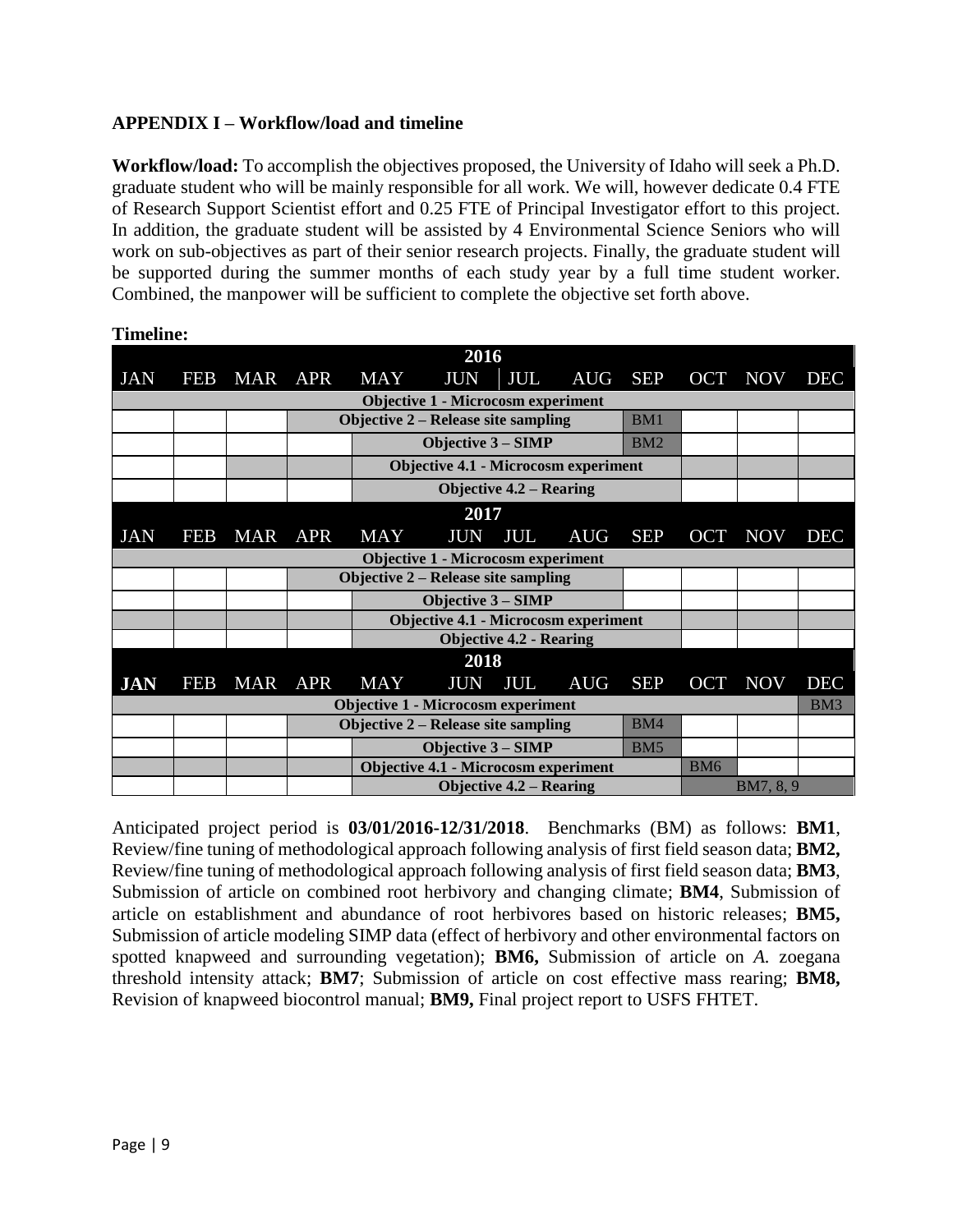## **APPENDIX II - References**

- Callaway, R. M., T. H. deLuca, and W. M. Belliveau. 1999. Biological-control herbivores may increase competitive ability of the noxious weed *Centaurea maculosa*. Ecology. 80: 1196- 1201.
- Chicoine, T. K., P. K. Fay, and G. A. Nielsen. 1985. Predicting weed migration from soil and climate maps. Weed Science. 34: 57-61.
- Corn, J. G., J. M. Story, and L. J. White. 2006. Impacts of the biological control agent *Cyphocleonus achates* on spotted knapweed, *Centaurea maculosa*, in experimental plots. Biological Control. 37: 75-81.
- Corn, J. G., J. M. Story, and L. J. White. 2007. Effect of summer drought relief on the impact of the root weevil *Cyphocleonus achates* on spotted knapweed. Environmental Entomology. 36: 858-863.
- Jacobs, J. S., S. E. Sing, and J. M. Martin. 2006. Influence of herbivory and competition on invasive weed fitness: Observed effects of *Cyphocleonus achates* (Coleoptera: Curculionidae) and grass-seeding treatments on spotted knapweed performance. Environmental Entomology. 35: 1590-1596.
- Knochel, D. G., N. D. Monson, and T. R. Seastedt. 2010. Additive effects of aboveground and belowground herbivores on the dominance of spotted knapweed (*Centaurea stoebe*). Oecologia. 164: 701-712.
- Knochel, D. G., and T. R. Seastedt. 2010. Reconciling contradictory findings of herbivore impacts on spotted knapweed (*Centaurea stoebe*) growth and reproduction. Ecological Applications. 20: 1903-1912.
- Müller-Schärer, H., and D. Schroeder. 1993. The biological control of *Centaurea* spp. in North America: do insets solve the problem? Pesticide Science. 37: 343-353.
- Newingham, B. A., R. M. Callaway, and H. BassiriRad. 2007. Allocating nitrogen away from a herbivore: a novel compensatory response to root herbivory. Oecologia. 153: 913-920.
- Ortega, Y. K., and D. E. Pearson. 2011. Long-term effects of weed control with Picloram along a gradient of spotted knapweed invasion. Rangeland Ecology and Management. 64: 67-77.
- Ortega, Y. K., D. E. Pearson, L. P. Waller, N. J. Sturdevant, and J. L. Maron. 2012. Populationlevel compensation impedes biological control of an invasive forb and indirect release of a native grass. Ecology. 93: 783-792.
- Pearson, D. E., and R. M. Callaway. 2006. Biological control agents elevate hantavirus by subsidizing deer mouse populations. Ecology Letters. 9: 443-450.
- Pearson, D. E., and R. J. Fletcher. 2008. Mitigating exotic impacts: Restoring deer mouse populations elevated by an exotic food subsidy. Ecological Applications. 18: 321-334.
- Price, J. R. 2014. Post-release assessment of classical biological control of Canada thistle (*Cirsium arvense*) in the western United States. Moscow: University of Idaho. 130 p.
- Randall, C. 2015. Spotted knapweed (*Centaurea stoebe*) root sampling for knapweed root weevils (*Cyphocleonus achates*) and knapweed root moths (*Agapeta zoegana*). CFO-TR-15-002. 17 pp.
- Ridenour, W. L., and R. M. Callaway. 2003. Root herbivores, pathogenic fungi, and competition between *Centaurea maculosa* and *Festuca idahoensis*. Plant Ecology. 169: 161-170.
- Steinger, T., and H. Müller-Schärer. 1992. Physiological and growth responses of *Centaurea maculosa* (Asteraceae) to root herbivory under varying levels of interspecific plant competition and soil nitrogen availability. Oecologia. 91: 141-149.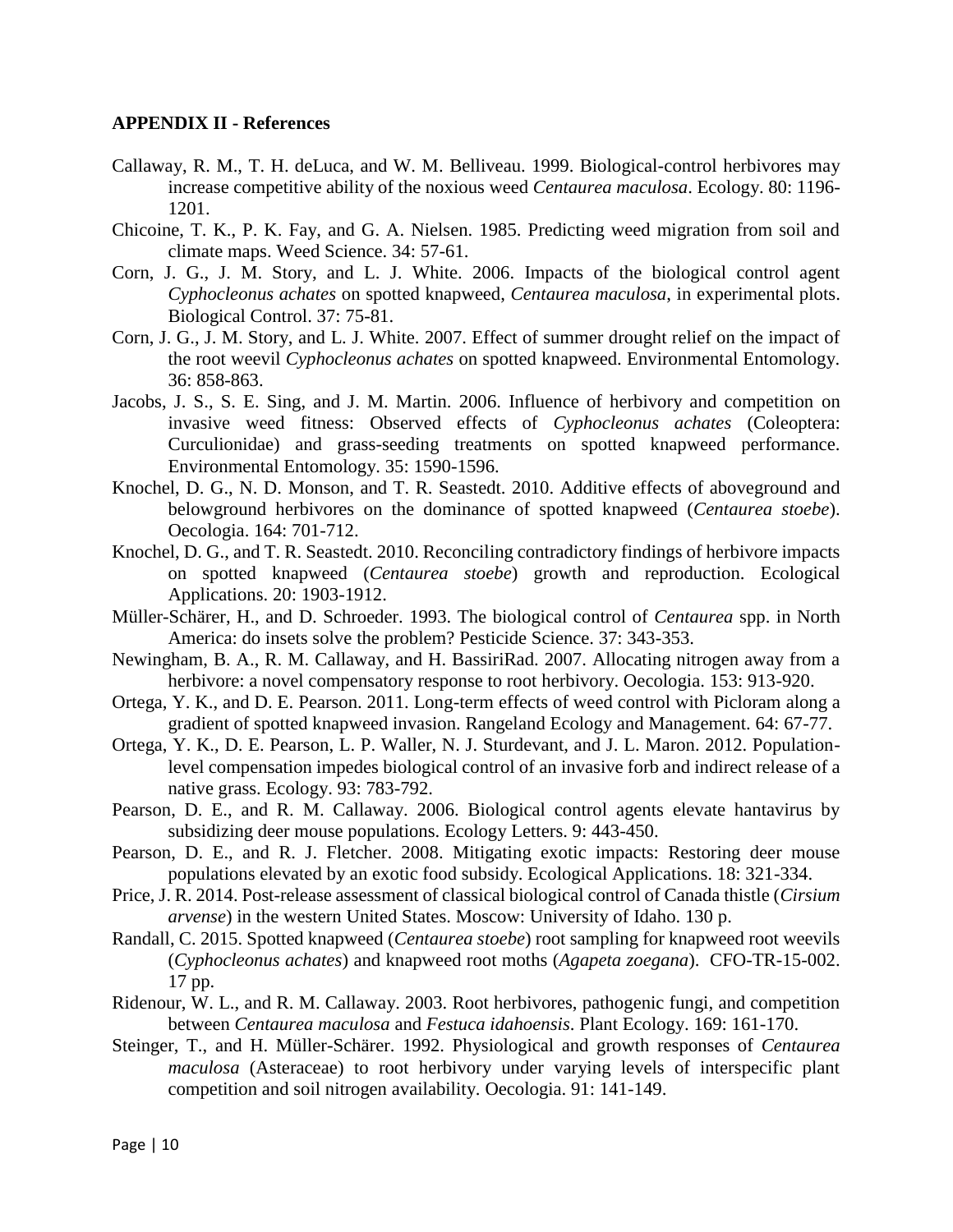- Stephens, A. E. A., and J. H. Myers. 2014. Testing biological control agent compatibility: *Cyphocleonus achates* and *Larinus minutus* on diffuse knapweed. Biological Control. 70: 48-53.
- Story, J. M., N. W. Callan, J. G. Corn, and L. J. White. 2006. Decline of spotted knapweed density at two sites in western Montana with large populations of the introduced root weevil, *Cyphocleonus achates* (Fahraeus). Biological Control. 38: 227-232.
- Story, J. M., L. Smith, J. G. Corn, and L. J. White. 2008. Influence of seed head-attacking biological control agents on spotted knapweed reproductive potential in western Montana over a 30-year period. Environmental Entomology. 37: 510-519.
- Thelen, G. C., J. M. Vivanco, B. Newingham, W. Good, H. P. Bais, P. Landres, A. Caesar, and R. M. Callaway. 2005. Insect herbivory stimulates allelopathic exudation by an invasive plant and the suppression of natives. Ecology Letters. 8: 209-217.
- Van Hezewijk, B. H., and R. S. Bourchier. 2012. Impact of *Cyphocleonus achates* on diffuse knapweed and its interaction with *Larinus minutus*. Biological Control. 62: 113-119.
- Winston, R, C.B. Randall, R. DeClerck-Floate, A. McClay, M. Schwarzländer. Field guide for the biological control in the Northwest. USDA Forest Service FHTET-2014-08. 333 p. Morgantown, WV.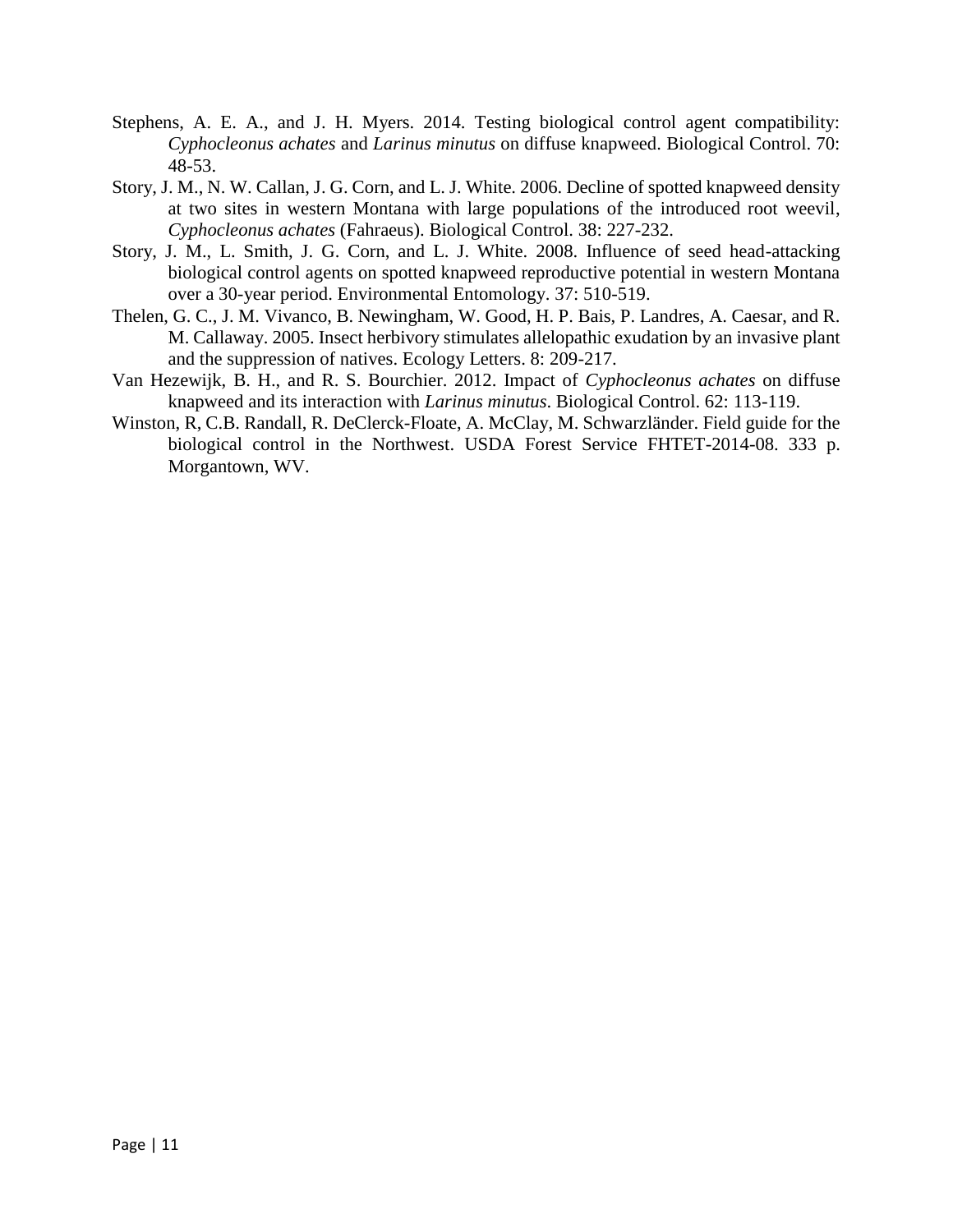# **APPENDIX III - Budget estimates**

| Year 1                                                                                                                                                                                                                                                              | <b>University of Idaho</b><br><b>Matching Funds</b> | <b>Funds provided by</b><br><b>USFS FHP FHTET</b> |
|---------------------------------------------------------------------------------------------------------------------------------------------------------------------------------------------------------------------------------------------------------------------|-----------------------------------------------------|---------------------------------------------------|
| SALARY AND FRINGE (Ph.D. student)<br>12 months graduate Research Assistantship (@<br>$$2,250/m$ onth) + 2.5% fringe/benefit                                                                                                                                         |                                                     | \$27,000.00<br>\$675.00                           |
| SALARY AND FRINGE (PI Schwarzländer)<br>1.5% FTE (base \$85,155) (\$1,277) and 31.6%<br>fringe/benefits (\$404)                                                                                                                                                     |                                                     | \$1,277.00<br>\$404.00                            |
| <b>OPERATIONAL EXPENSES</b><br>Field supplies and laboratory consumables, soil<br>media and partial support for bench fees for space in<br>greenhouse for plant propagation                                                                                         |                                                     | \$924.00                                          |
| TRAVEL<br>Reimbursement for vehicle mileage for travel to<br>field sites to collect SIMP root data @ \$0.555/mile for<br>4,000 miles (\$2,220)                                                                                                                      |                                                     | \$2,220.00                                        |
| <b>EQUIPMENT</b><br>Laptop computer and/or digital media (\$1,500)                                                                                                                                                                                                  |                                                     | \$1,500.00                                        |
| <b>INDIRECT COST</b><br>50% Unrecovered indirect costs (@ 45.3% of TDC)<br>as not allowed under this agreement \$7,701); 0.25 FTE<br>salary Research Support Scientist (Harmon) (\$12,454);<br>0.25 FTE salary Principal Investigator (Schwarzländer)<br>(\$21,288) | \$7,701.00<br>\$12,454.00<br>\$21,288.00            |                                                   |
| <b>SUBTOTALS</b>                                                                                                                                                                                                                                                    | \$41,443.00                                         | \$34,000.00                                       |

## **Budget Justification Year 1:**

**Salaries:** 12 months graduate Research Assistantship (RA) @ \$2,250/month and 2.5% fringe/benefits (\$27,000 and \$675, respectively);

**Salaries:** 1.5% mandatory charge PI salary (base: \$85,155) and 31.6% fringe/benefits (\$1,277 and \$404, respectively);

**Operational Expenses:** Field supplies and laboratory consumables, soil media and partial support for bench fees for space in greenhouse for plant propagation (\$924);

**Travel:** Partial reimbursement for repeated field trips travel to field sites throughout ID @ \$0.555 per mile for approximately 4,000 miles (\$2,220);

**Equipment:** Laptop computer/iPad/tablet or digital media (\$1,500);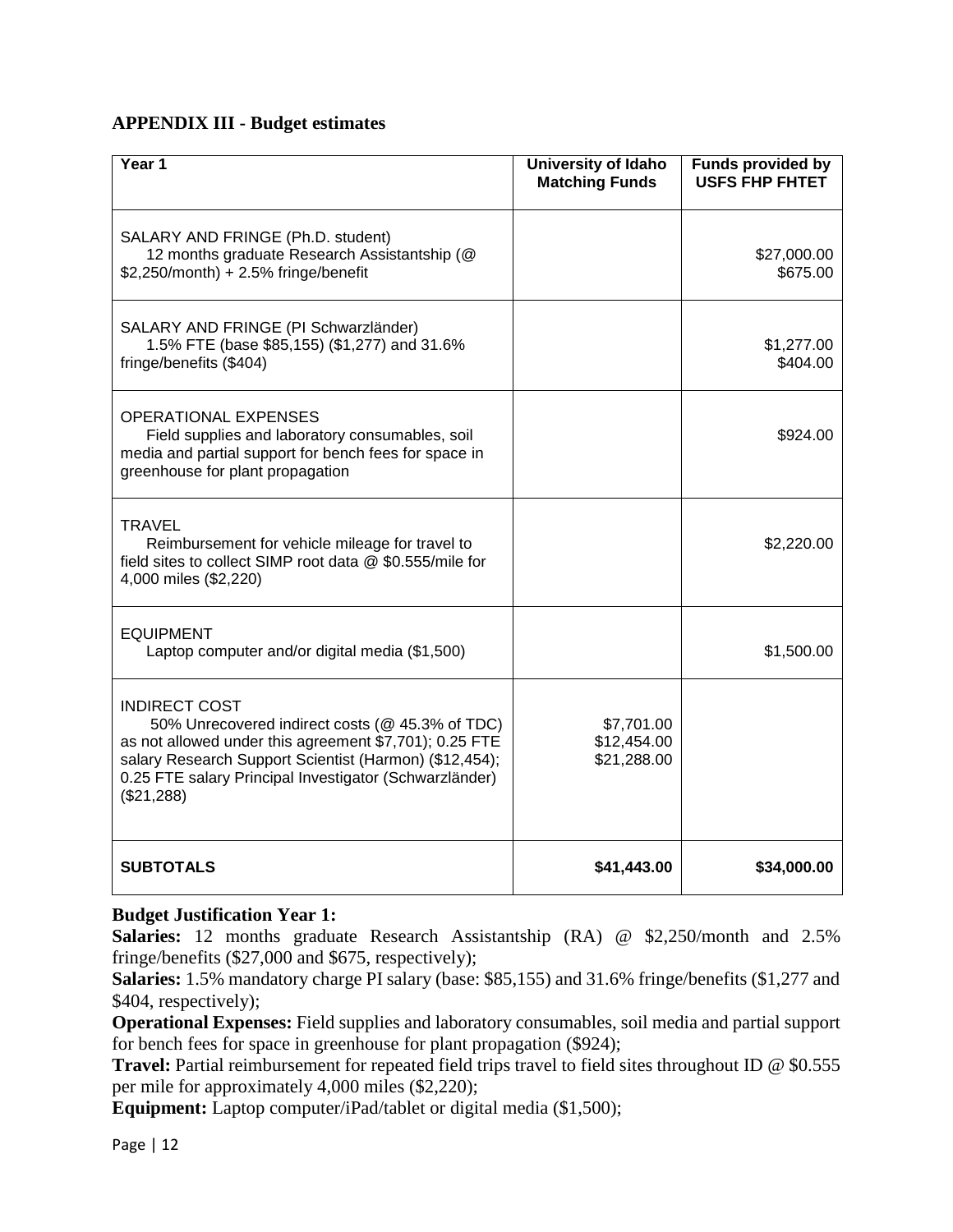University of Idaho Cost Sharing: Partially (50%) waived Indirect Costs @ 45.3% (\$7,701); and partially matched salary of Research Support Scientist (Harmon) @ 0.25 FTE (base \$49,816)  $(12,454)$  and Principal Investigator Schwarzlaender @ 0.25 FTE (base \$85,155) (\$21,288) for a total of (\$41,443).

| Year <sub>2</sub>                                                                                                                                                                                                                                                   | University of Idaho<br><b>Matching Funds</b> | Funds provided by<br><b>USFS FHP FHTET</b> |
|---------------------------------------------------------------------------------------------------------------------------------------------------------------------------------------------------------------------------------------------------------------------|----------------------------------------------|--------------------------------------------|
| SALARY AND FRINGE (Ph.D. student)<br>12 months graduate Research Assistantship (@<br>\$2,250/month) + 2.5% fringe/benefit                                                                                                                                           |                                              | \$27,000.00<br>\$675.00                    |
| SALARY AND FRINGE (PI Schwarzländer)<br>1.5% FTE (base \$85,155) (\$1,277) and 31.6%<br>fringe/benefits (\$404)                                                                                                                                                     |                                              | \$1,277.00<br>\$404.00                     |
| <b>OPERATIONAL EXPENSES</b><br>Field supplies and laboratory consumables, soil<br>media and partial support for bench fees for space in<br>greenhouse for plant propagation                                                                                         |                                              | \$924.00                                   |
| <b>TRAVEL</b><br>Reimbursement for vehicle mileage for travel to<br>field sites to collect SIMP root data @ \$0.555/mile for<br>4,000 miles (\$2,220)                                                                                                               |                                              | \$2,220.00                                 |
| <b>EQUIPMENT</b><br>Digital media/Laptop repair/replacement (\$500)                                                                                                                                                                                                 |                                              | \$500.00                                   |
| <b>INDIRECT COST</b><br>50% Unrecovered indirect costs (@ 45.3% of TDC)<br>as not allowed under this agreement \$7,701); 0.25 FTE<br>salary Research Support Scientist (Harmon) (\$12,454);<br>0.25 FTE salary Principal Investigator (Schwarzländer)<br>(\$21,288) | \$7,701.00<br>\$12,454.00<br>\$21,288.00     |                                            |
| <b>SUBTOTALS</b>                                                                                                                                                                                                                                                    | \$41,443.00                                  | \$33,000.00                                |

# **Budget Justification Year 2:**

**Salaries:** 12 months graduate Research Assistantship (RA) @ \$2,250/month and 2.5% fringe/benefits (\$27,000 and \$675, respectively);

**Salaries:** 1.5% mandatory charge PI salary (base: \$85,155) and 31.6% fringe/benefits (\$1,277 and \$404, respectively);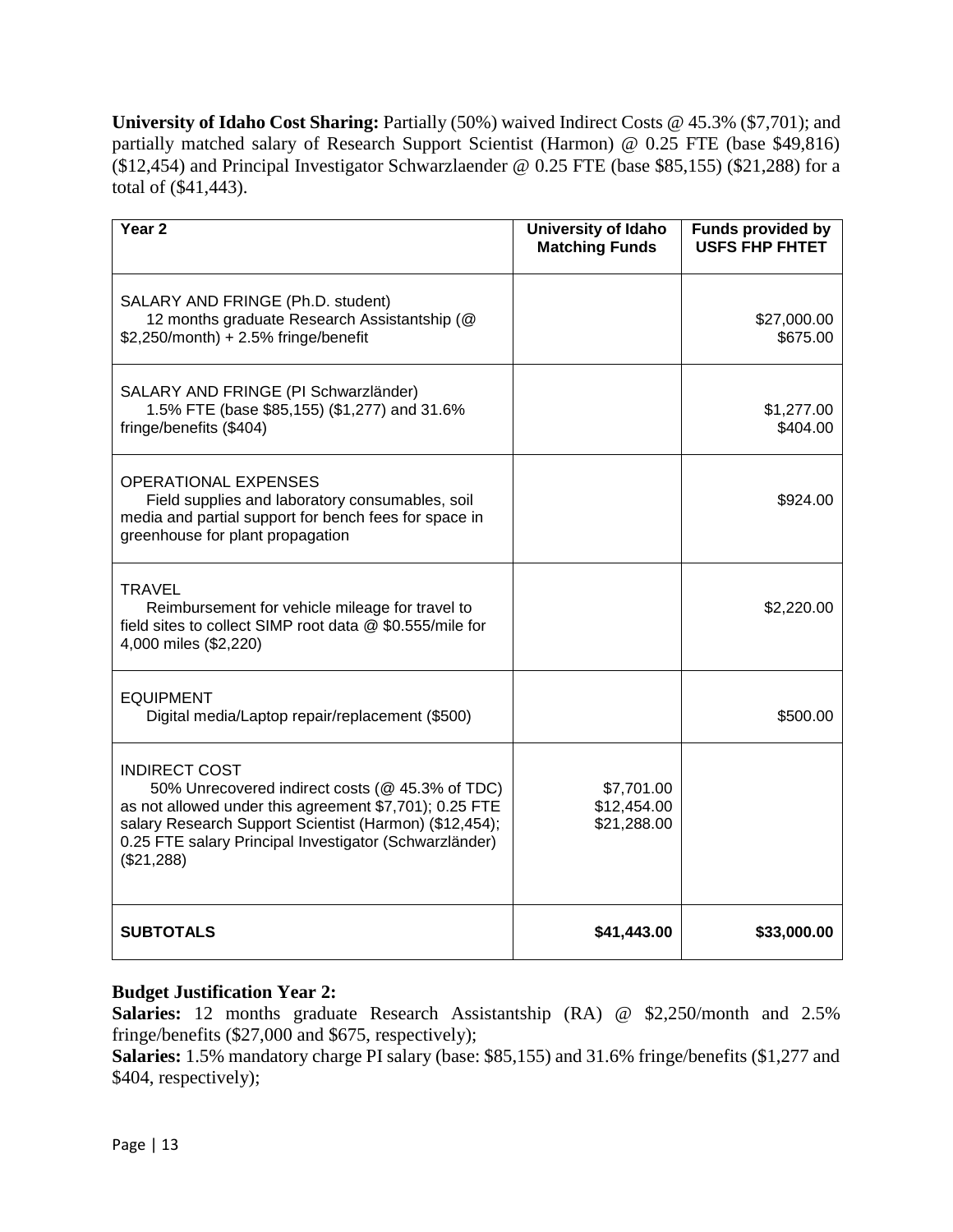**Operational Expenses:** Field supplies and laboratory consumables, soil media and partial support for bench fees for space in greenhouse for plant propagation (\$924);

**Travel:** Partial reimbursement for repeated field trips travel to field sites throughout ID @ \$0.555 per mile for approximately 4,000 miles (\$2,220);

**Equipment:** Laptop computer/iPad/tablet or digital media (\$500);

University of Idaho Cost Sharing: Partially (50%) waived Indirect Costs @ 45.3% (\$7,701); and partially matched salary of Research Support Scientist (Harmon) @ 0.25 FTE (base \$49,816) (\$12,454) and Principal Investigator Schwarzlaender @ 0.25 FTE (base \$85,155) (\$21,288) for a total of (\$41,443).

| Year <sub>3</sub>                                                                                                                                                                                                                                                   | <b>University of Idaho</b><br><b>Matching Funds</b> | <b>Funds provided by</b><br><b>USFS FHP FHTET</b> |
|---------------------------------------------------------------------------------------------------------------------------------------------------------------------------------------------------------------------------------------------------------------------|-----------------------------------------------------|---------------------------------------------------|
| SALARY AND FRINGE (Ph.D. student)<br>12 months graduate Research Assistantship (@<br>$$2,250/m$ onth) + 2.5% fringe/benefit                                                                                                                                         |                                                     | \$27,000.00<br>\$675.00                           |
| SALARY AND FRINGE (PI Schwarzländer)<br>1.5% FTE (base \$85,155) (\$1,277) and 31.6%<br>fringe/benefits (\$404)                                                                                                                                                     |                                                     | \$1,277.00<br>\$404.00                            |
| <b>OPERATIONAL EXPENSES</b><br>Field supplies and laboratory consumables, soil<br>media and partial support for bench fees for space in<br>greenhouse for plant propagation                                                                                         |                                                     | \$924.00                                          |
| <b>TRAVEL</b><br>Reimbursement for vehicle mileage for travel to<br>field sites to collect SIMP root data @ \$0.555/mile for<br>4,000 miles (\$2,220)                                                                                                               |                                                     | \$2,220.00                                        |
| <b>EQUIPMENT</b><br>Laptop computer and/or digital media (\$500)                                                                                                                                                                                                    |                                                     | \$500.00                                          |
| <b>INDIRECT COST</b><br>50% Unrecovered indirect costs (@ 45.3% of TDC)<br>as not allowed under this agreement \$7,701); 0.25 FTE<br>salary Research Support Scientist (Harmon) (\$12,454);<br>0.25 FTE salary Principal Investigator (Schwarzländer)<br>(\$21,288) | \$7,701.00<br>\$12,454.00<br>\$21,288.00            |                                                   |
| <b>SUBTOTALS</b>                                                                                                                                                                                                                                                    | \$41,443.00                                         | \$33,000.00                                       |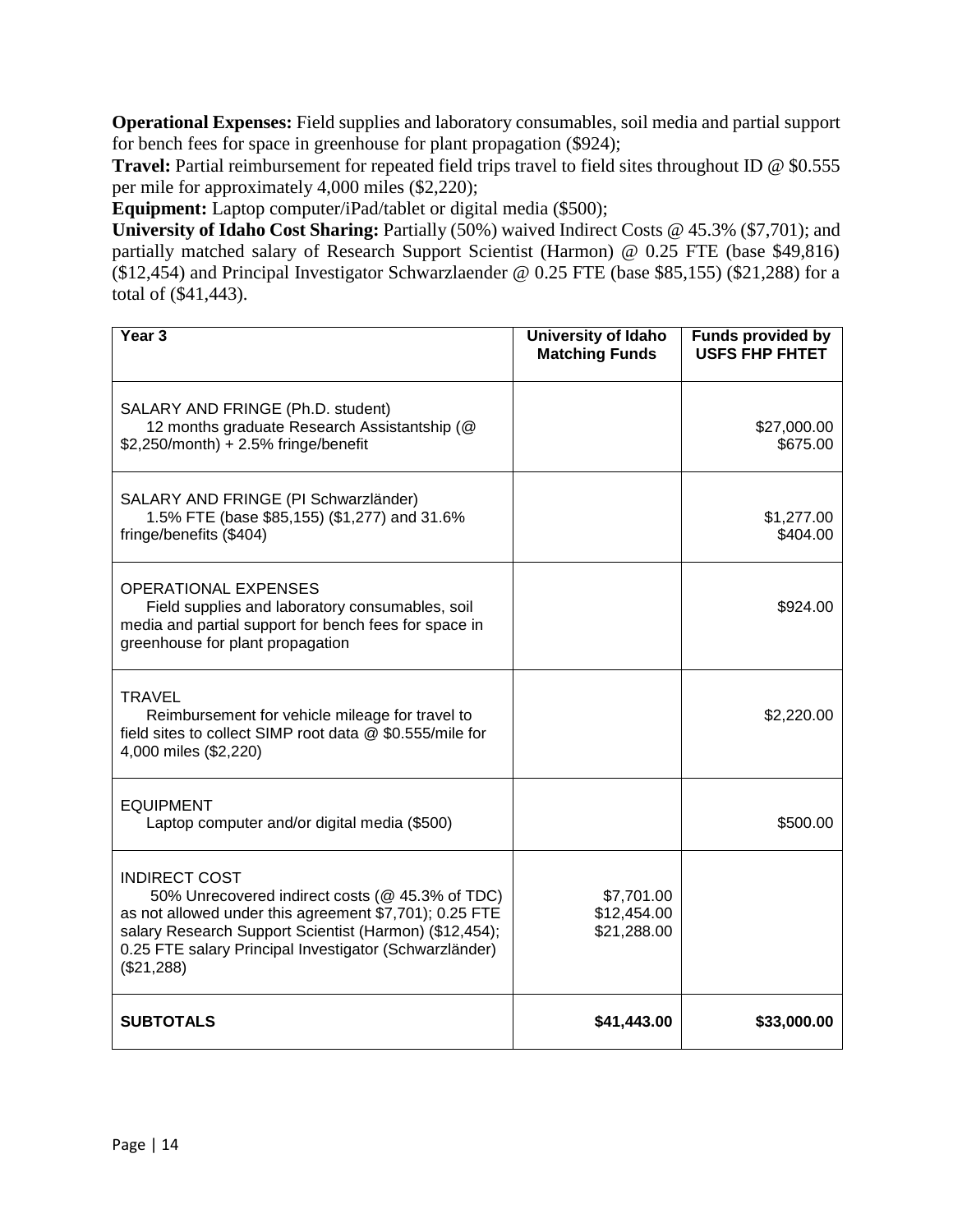# **Budget Justification Year 3:**

**Salaries:** 12 months graduate Research Assistantship (RA) @ \$2,250/month and 2.5% fringe/benefits (\$27,000 and \$675, respectively);

**Salaries:** 1.5% mandatory charge PI salary (base: \$85,155) and 31.6% fringe/benefits (\$1,277 and \$404, respectively);

**Operational Expenses:** Field supplies and laboratory consumables, soil media and partial support for bench fees for space in greenhouse for plant propagation (\$924);

**Travel:** Partial reimbursement for repeated field trips travel to field sites throughout ID @ \$0.555 per mile for approximately 4,000 miles (\$2,220);

**Equipment:** Laptop computer/iPad/tablet or digital media (\$500);

**University of Idaho Cost Sharing:** Partially (50%) waived Indirect Costs @ 45.3% (\$7,701); and partially matched salary of Research Support Scientist (Harmon) @ 0.25 FTE (base \$49,816) (\$12,454) and Principal Investigator Schwarzlaender  $@$  0.25 FTE (base \$85,155) (\$21,288) for a total of (\$41,443).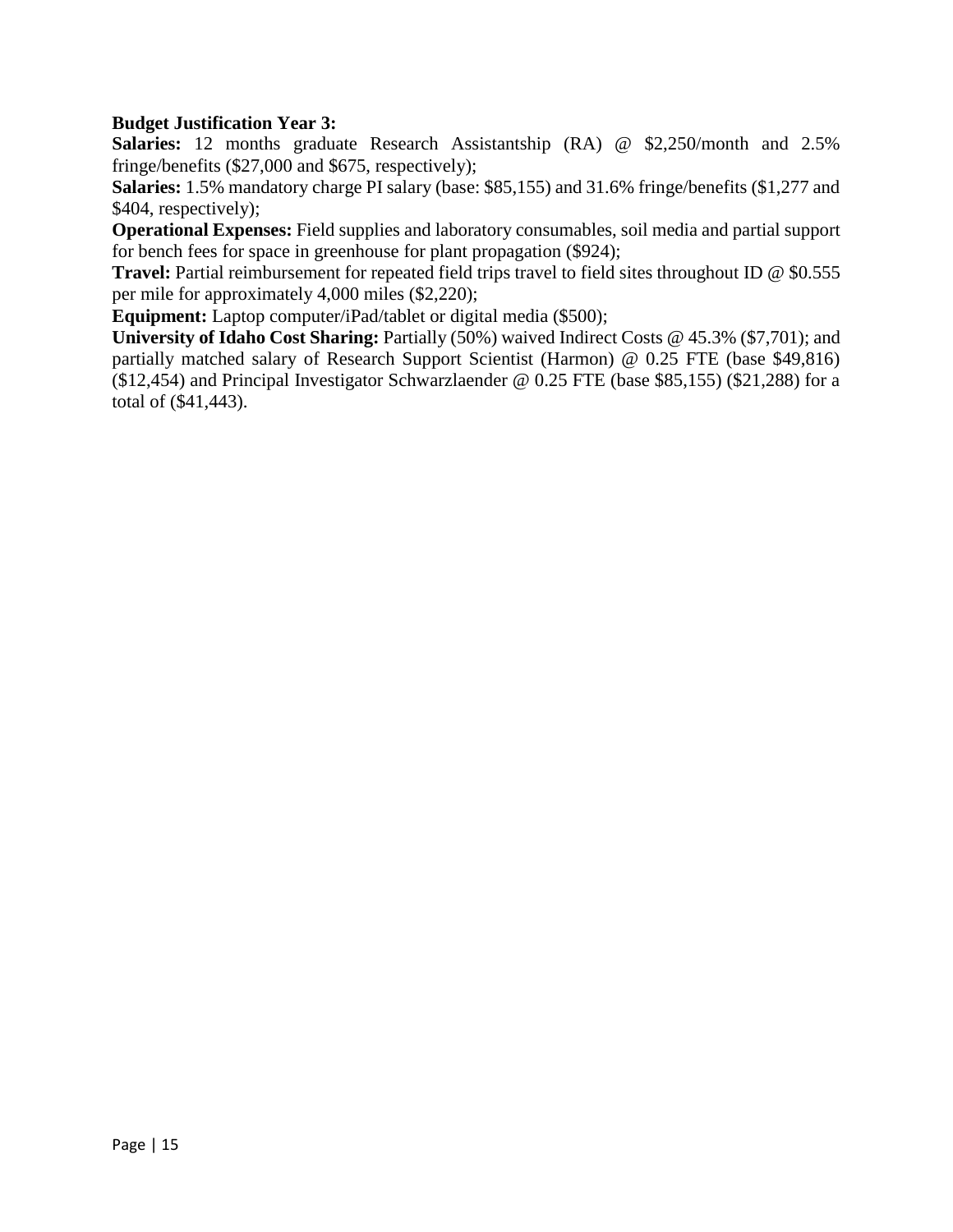## **MARK SCHWARZLÄNDER**

Department of Plant, Soil and Entomological Sciences, University of Idaho, Moscow, Idaho, 83844- 2339 Phone: (208) 885-9319, Fax: (208) 885-7760, E mail: [markschw@uidaho.edu](mailto:markschw@uidaho.edu)

## **Professional Preparation**

University of Kiel, Germany, Biology M. Sc., 1993 University of Kiel, Germany, Biology, Ph. D., 1999

## **Appointments**

2014 - present: Professor of Entomology, University of Idaho 2007 - 2014: Associate Professor, Co-Director of CRISSP, University of Idaho 2000 - 2007: Assistant Professor of Entomology, University of Idaho 1997 - 2000: Research Scientist, CABI Europe – Switzerland

## **Expertise**

Biological weed control, insect herbivory, insect ecology, insect behavior, plant population biology, plant ecology, interdisciplinary studies.

## **Selected Recent Publications (total 45; #graduate students)**

- Hinz, H.L., **Schwarzländer, M**., Gassmann, A. and Bourchier, R.S. Successes we would not have had: a retrospective comparison of predicted versus realized host range of weed biological control agents in North America. Invasive Plant Science and Management. *In Press.*
- **#**Weed, A.S. and **Schwarzländer, M.** 2014. Density-dependence, precipitation, and biological control agent herbivory influence landscape-scale dynamics of the invasive Eurasian plant *Linaria dalmatica.* Journal of Applied Ecology. 51: 825–834*.*
- Gaskin, J.F., **Schwarzländer, M.**, Hinz, H.L., Williams, L. III, Gerber, E., Rector, B.G. and Zhang, D.Y. 2013. Genetic identity and diversity of perennial pepperweed (*Lepidium latifolium*) in its native and invaded ranges. Invasive Plant Science and Management. 6(2):268-280.
- Gaskin, J.F., **Schwarzländer, M**., Kinter, C.L., Smith, J.F. and Novak, S.J. 2013. Propagule pressure, population structure and geographic origins of an apomictic plant invasion on three invaded continents; a comparison of introduction dynamics around the globe. American Journal of Botany. 100(9): 1871-1882.
- Goulet, E.J., Thaler, J., Ditommaso, A., **Schwarzländer, M.** and Shields, E.J. 2013. Impact of *Mecinus janthinus* (Coleoptera: Curculionidae) on the growth and reproduction of *Linaria dalmatica* (Scrophulariaceae). The Great Lakes Entomologist 46(1-2): 90-98.
- Gaskin, J.F., **Schwarzländer, M.**, Williams, L. III, Gerber, E. and Hinz, H.L. 2012. Minimal genetic diversity in the facultatively outcrossing perennial pepperweed (*Lepidium latifolium*) invasion. Biological Invasions14:1797-1807.
- Hinz, H.L., **Schwarzländer, M**., **#**McKenney, J.L., **#**Cripps, M.G., Harmon, B.L. and Price, W.J. 2012. Biogeographical comparison of *Lepidium draba* between its native, expanded and introduced range. Biological Invasions 14:1999-2016.

**#**Szűcs, M., Eigenbrode, S.D., **Schwarzländer, M.** and Schaffner, U. 2012. Hybrid vigor in the biological control agent, *Longitarsus jacobaeae*. Evolutionary Applications 5(8): 489-497.

#### **Skills:**

- Grant writing experience (109 cooperative agreements and 9 national competitive grants for a total funding spending authority of \$3,967,833)
- Major advisor of graduate students in biological weed control (completed: 2 Ph.D. and 9 M.S. students; currently advising: 2 Ph.D. and 2 M.S. students)
- Extension specialist training professional land managers and tribal nations in biological weed control implementation/invasive plant identification (conducted more than 100 technology transfer field days across USA and Canada)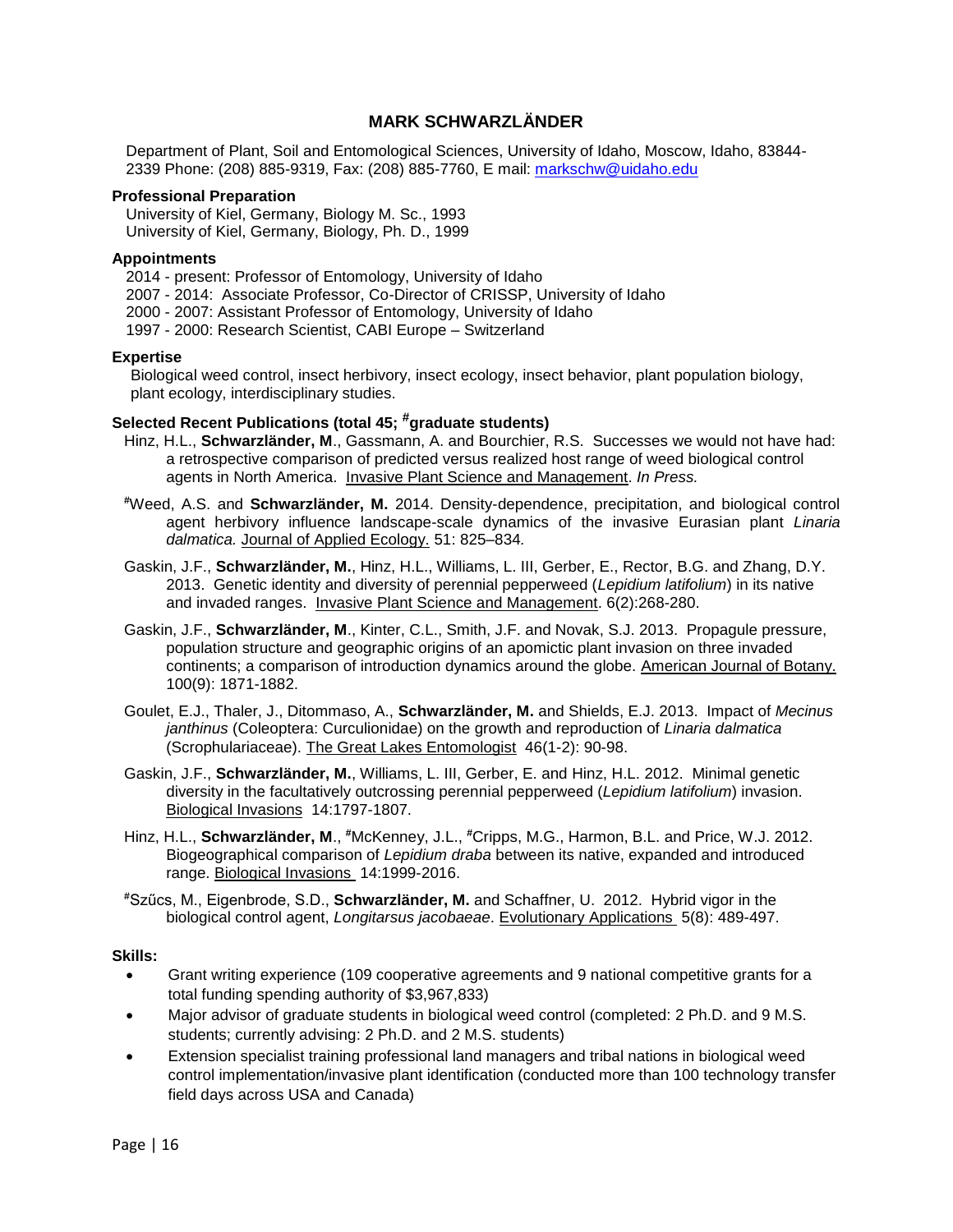## **JOSEPH D. MILAN**

Bureau of Land Management, Boise District, 3948 Development Ave., Boise, Idaho, 83705, Phone: (208) 384-3487, Fax: (208) 384-3493, email: [jmilan@blm.gov](mailto:jmilan@blm.gov)

## **Professional Preparation**

College of Idaho, Caldwell, Idaho, Biology, B.S., 2001 University of Idaho, Moscow, Idaho, Entomology, M.S., 2005

## **Selected Posters and Publications**

Milan, J., M. Schwarzlaender, A. Weed, J. Price. 2014. Post-Release Monitoring: A Regional Approach to Assess Impact Across the Invaded Ranges of Multiple Target Species. 14<sup>th</sup> International Symposium on Biological Control of Weeds, Skukuza, Kruger National Park, South Africa. March 2-7, 2014.

Milan, J., A. Weed, M. Schwarzlaender, P. Brusven, C. Randall. 2013. Is a Regional Interagency, Multi-Year, Multi-System Post-Release Impact Assessment Program Possible? In: Proceedings of the 13th International Symposium on Biological Control of Weeds. Ed. By Wu, Y., T. Johnson, S. Sing, S. Raghu, G. Wheeler, P. Pratt, K. Warner, T. Center, J. Goolsby, and R. Reardon. 461.

Sing, S., D.Weaver, S. Ward, J. Milan, C.L. Jorgensen, R. Progar, A. Gassmann and I. Tosevski. 2011. Hybrid weeds! Agent biotypes!: Montana's ever-evolving toadflax biocontrol soap opera. 13<sup>th</sup> International Symposium on Biological Control of Weeds, Waikoloa, HI. September 11 – 16, 2011. (poster)

Progar, R., Markin, G., Milan, J., Barbouletos, T., and Rinella, M. 2011. Population Dynamics and Impacts of the Red-headed Stem Borer on Leafy Spurge (*Euphorbia esula*). Invasive Plant Science and Management, 4, 183-188.

Progar, R., Markin, G., Milan, J., Barbouletos, T. and Rinella, M. 2010. Inundative Release of *Aphthona* spp. Flea Beetles (Coleoptera: Chrysomelidae) as a Biological "Herbicide" on Leafy Spurge in Riparian Areas. Journal of Environmental Entomology, 103, 242-248.

Milan, J.D., Harmon, B.L., Prather, T.S., and Schwarzlaender, M. 2006. Winter mortality of *Aceria chondrillae*, a biological control agent released to control rush skeletonweed (*Chondrilla juncea*) in the western United States. Journal of Applied Entomology, 130, 473-479.

#### **Selected Presentations**

Milan, J. Establishing new biocontrol agents, how to use them, and more biocontrol agents on the horizon. 2015. Nevada Weed Management Association Conference. Sparks, Nevada, October 28- 29, 2015.

Milan, J., M. Schwarzlaender, A. Weed, J. Price. 2014. Post-Release Monitoring: A Regional Approach to Assess Impact Across the Invaded Ranges of Multiple Target Species. 14<sup>th</sup> International Symposium on Biological Control of Weeds, Skukuza, Kruger National Park, South Africa. March 2- 7, 2014.

Milan, J. Biological Control of Noxious Weeds. 2012. Northwest Intertribal Agricultural Council. Fort Hall, Idaho, August 15-16, 2012.

Milan, J., A. Weed, M. Schwarzlaender. 2011. Is a regional interagency, multi-year, multi-system postrelease impact assessment program possible? A case study of Dalmatian toadflax." XIII International Symposium on Biological Control of Weeds (ISBCW 2011), Waikoloa, Hawaii, September 11-16, 2011.

Milan, J. Idaho's Biological Control Program. 2010. Northern Rockies Invasive Plant Conference. Coeur D'Alene, Idaho, October 24-29, 2010.